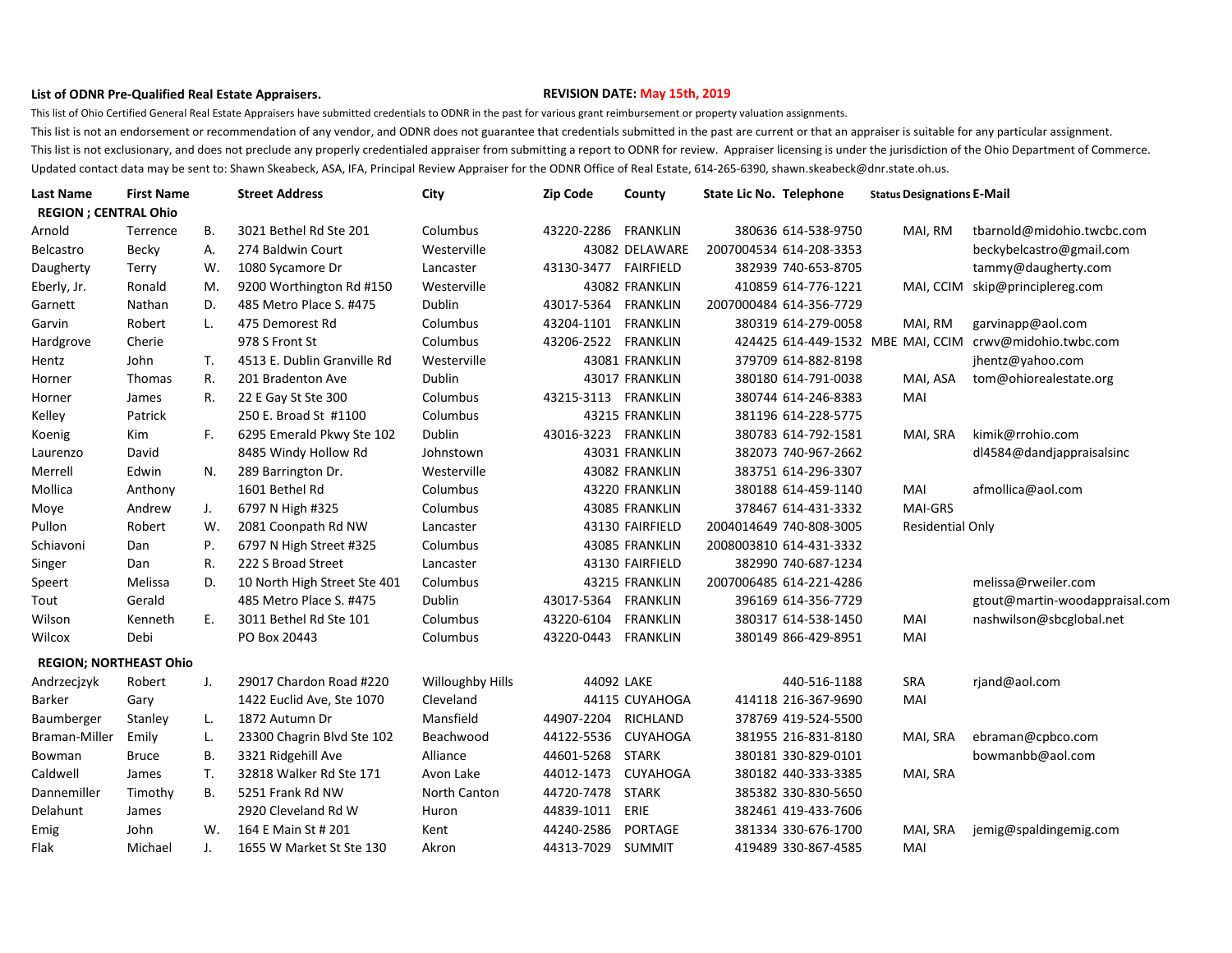| Gillinov    | Lynda                         |    | 5200 Three Village Dr Apt 2D  | Lyndhurst            | 44124-3778           | <b>CUYAHOGA</b>       | 379626 440-247-8833             |          |                                   |
|-------------|-------------------------------|----|-------------------------------|----------------------|----------------------|-----------------------|---------------------------------|----------|-----------------------------------|
| Kirk        | Charles                       |    | Eric 22710 Fairview Center Dr | <b>Fairview Park</b> | 44126-3607           | <b>HURON</b>          | 385617 440-827-6116             | MAI, SRA |                                   |
| McGiffin    | Dale                          | Α. | 7766 Oakridge Dr              | Mentor               | 44060-7237 LAKE      |                       | 2005004865 440-352-5753         |          |                                   |
| Miller      | Daniel                        | R. | 221 Summit St SE              | North Canton         | 44720-3655 STARK     |                       | 2001015009 330-497-1941         | MAI, SRA |                                   |
| Mocilnikar  | <b>Brian</b>                  | P. | 1520 W. Nimisila Rd           | Clinton              |                      | 44216 SUMMIT          | 419931 330-529-4454             |          | brian.mocilnikar@gmail.com        |
| Myers       | Howard                        |    | 134 Merz Blvd                 | Fairlawn             | 44333-2816 SUMMIT    |                       | 382708 330-864-5011             | MAI, SRA |                                   |
| Polverini   | Peter                         |    | 125 Township Road 1283        | Bloomingdale         | 43910-7810 JEFFERSON |                       | 394924 740-543-3238             |          |                                   |
| Pool        | Terrence                      | L. | 5445 Beavercrest Dr Suite C   | Lorain               | 44053-1700 LORAIN    |                       | 383321 440-282-1918             |          | alliedappraisal@centurytel.net    |
| Prewitt     | James                         | Ε. | 11811 Shaker Blvd Ste 414     | Cleveland            | 44120-1927           | <b>CUYAHOGA</b>       | 379539 216-707-1300 MBE SRA     |          | prewitt@mindspring.com            |
| Provencher  | Paul                          | D. | PO Box 81439                  | Cleveland            |                      | 44181-0439 CUYAHOGA   | 380391 440-230-1260             |          |                                   |
| Race        | Robert                        | W. | 928 Green Valley Lane         | Wooster              |                      | 44691 WAYNE           | 383073 330-264-2804             |          |                                   |
| Roe         | <b>Thomas</b>                 | Α. | 685 Ridgewood Dr              | Wooster              | 44691-1656 WAYNE     |                       | 436324 440-827-6116             |          |                                   |
| Sangree     | David                         | J. | 14805 Detroit Ave, #420       | Cleveland            |                      | 44107 CUYAHOGA        | 216-228-7000                    | MAI, CPA | dsangree@hladvisors.com           |
| Schneider   | Rosemary                      | Α. | 2882 Gasser Blvd.             | Rocky River          |                      | 44116-0273 CUYAHOGA   | 383325 440-356-0720             |          | SA16273@att.net                   |
| Sherman     | Jefferson                     |    | 29017 Chardon Road #220       | Willoughby Hills     |                      | 44092 LAKE            | 440-516-1188                    |          |                                   |
| Smith       | Dean                          | T. | 6155 Rockside Rd Ste 20       | Cleveland            | 44131-2252 MEDINA    |                       | 380222 216-524-1950             | MAI      |                                   |
| Smith       | Jeffrey                       | S. | 10848 St Rt 212 NE            | <b>Bolivar</b>       |                      | 44612 TUSCARAWA!      | 412888 330-588-8100             | MAI, SRA |                                   |
| Snyder      | Charles                       | G. | 120 E High Ave                | New Philadelphia     |                      | 44663-2544 TUSCARAWA! | 379186                          | MAI, RM  |                                   |
| Sours       | Roger                         | А. | 120 E Mill St Ste 320         | Akron                | 44308-1745 SUMMIT    |                       | 380226 330-434-9932             | MAI      | rasours@neo.rr.com                |
| VanCuren    | Paul                          | 0. | 23300 Chagrin Blvd Ste 102    | Beachwood            | 44122-5536 GEAUGA    |                       | 383558 216-831-8180             |          |                                   |
| Williams    | Gregory                       |    | 13940 Cedar Rd Ste 196        | University Heights   | 44118-3204           | <b>CUYAHOGA</b>       | 2009000902 216-920-7573 MBE MAI |          | gwilliams@frg-consultants.com     |
|             | <b>REGION: SOUTHWEST Ohio</b> |    |                               |                      |                      |                       |                                 |          |                                   |
| Brown       | Lance                         | R. | 5380 Pleasant Ave #4B         | Fairfield            |                      | 45014 BUTLER          | 409301 513-942-5000             | MAI      |                                   |
| Ewan        | Steve                         |    | 1821 Stonehouse Lane          | Cincinnati           |                      | 45255 HAMILTON        | 399294 513-325-2176             | MAI      |                                   |
| Garrett     | James                         | А. | 15 N High St                  | Lebanon              |                      | 45036 WARREN          | 379662 513-932-0005             |          |                                   |
| Hall        | John                          | Α. | 100 N Market St Ste 12        | Waverly              | 45690-1350 PIKE      |                       | 2006001031 740-222-0018         |          | johnhallappraisals@roadrunner.com |
| Henkaline   | Richard                       | В. | 5791 Far Hills Ave            | Dayton               |                      | 45429 MONTGOMEI       | 380545 937-436-7804             |          |                                   |
| Kavy        | Stanley                       | J. | 412 Graceland Ave             | London               | 43140-9207 MADISON   |                       | 406339 740-852-0333             |          |                                   |
| Kitzberger  | Russell                       |    | 3867 W Market # 224           | Akron                |                      | 44333 SUMMIT          | 330-688-4990                    |          | russ@pointerappraisal.com         |
| Miller      | Rick                          | L. | 1121 S Rangeline Rd           | Ludlow Falls         | 45339-8769 MIAMI     |                       | 383509 937-698-4808             |          |                                   |
| Rittenhouse | John                          | V. | 9490 US Highway 50            | Hillsboro            | 45133-8304 HIGHLAND  |                       | 382765 937-393-4590             |          | jrittenhouse@hughes.net           |
|             | <b>REGION; NORTHWEST Ohio</b> |    |                               |                      |                      |                       |                                 |          |                                   |
| Domini      | Robert                        |    | 111 W 2nd St                  | Perrysburg           | 43551-1402 WOOD      |                       | 380770 419-873-0412             | MAI      |                                   |
| Dunzweiler  | <b>Bruce</b>                  | C. | 1695 Indian Wood Cir, #200    | Toledo               |                      | 43537 LUCAS           | 379808 419-262-4494             | MAI, SRA | bruce.dunzweiler@cbre.com         |
| Hall        | Jonathan                      | M. | 129 E Spring St               | Saint Marys          | 45885-2380 AUGLAIZE  |                       | 379283 419-394-4203             |          | johall@bright.net                 |
| Harpster    | Timothy                       |    | 22253 Blank Pike              | Wapakoneta           |                      | 45895 AUGLAIZE        | 2002013711 419-568-1836         |          | tharpster@cappraisal.com          |
| Lamberjack  | Judy                          | F. | 400 W. Sandusky               | Findlay              |                      | 45840 HANCOCK         | 379773 419-423-4787             |          |                                   |
| McCormick   | Larry                         | Ε. | 400 W. Sandusky St            | Findlay              |                      | 45840 HANCOCK         | 379772 419-423-4787             | MAI      | larry@midwest-appraisal.com       |
| Miller      | Virginia                      | А. | 11030 SR 197                  | Wapakoneta           |                      | 45895 AUGLAIZE        | 429110 419-657-6693             |          | virginia@stardustappraisal.com    |
| Sigg        | Elizabeth                     | А. | 618 Clinton Street            | Defiance             |                      | 43512 DEFIANCE        | 408142 419-784-0291             |          | beth@nwohiohomes.com              |
| Steingraber | Daniel                        | А. | 230 Main St                   | Toledo               |                      | 43605 LUCAS           | 385540 419-693-0840             |          |                                   |
|             |                               |    |                               |                      |                      |                       |                                 |          |                                   |